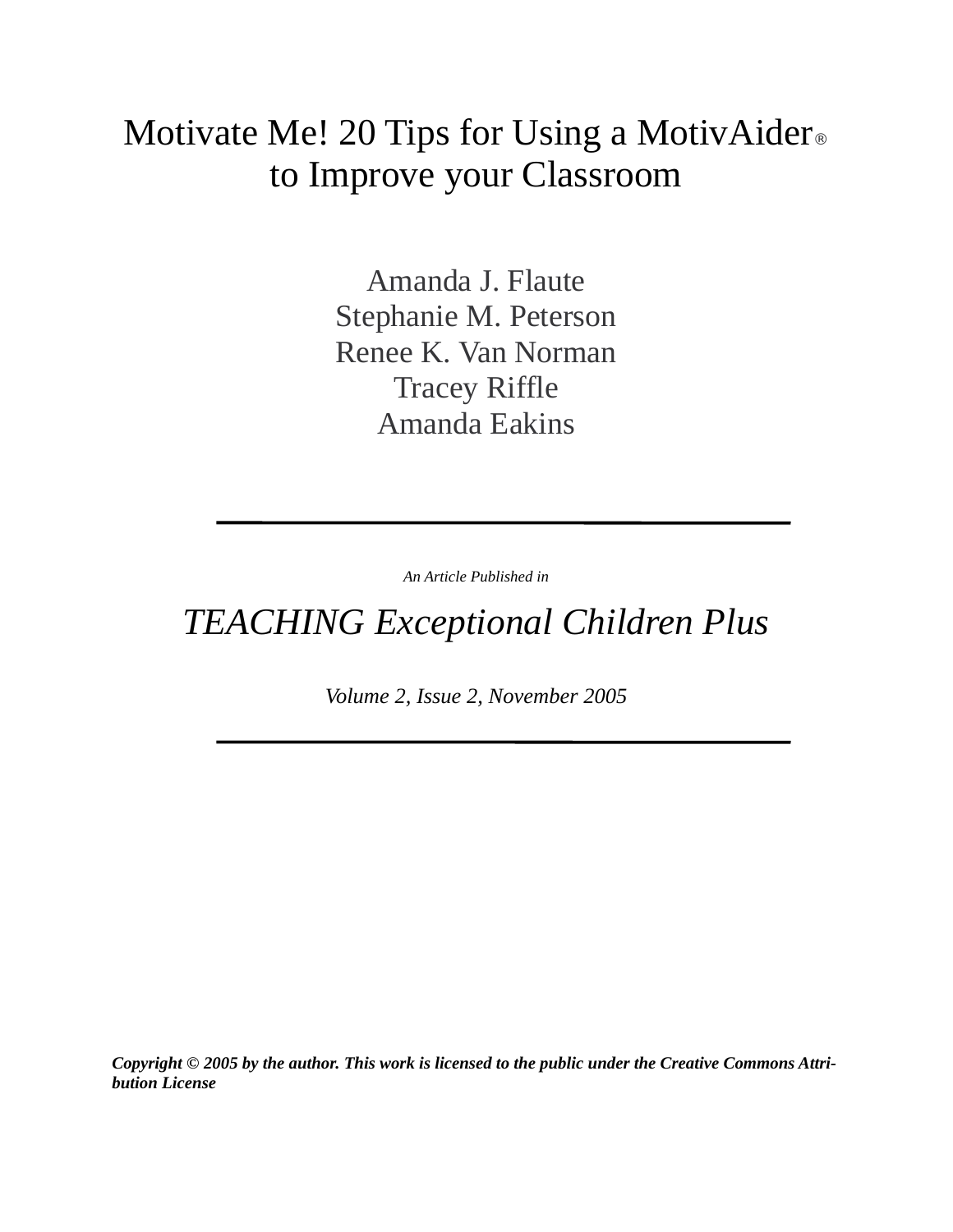## Motivate Me! 20 Tips for Using a MotivAider® to Improve your Classroom

Amanda J. Flaute Stephanie M. Peterson Renee K. Van Norman Tracey Riffle Amanda Eakins

### **Abstract**

The MotivAider is a small electronic device that can be set to vibrate at different times to remind people to manage their behavior. This article includes several examples of how the MotivAider can be effectively used in the classroom to manage both student and teacher behaviors.

## **Keywords**

self management, self motivation, motivation techniques

#### **Acknowledgments:**

 We express our sincere appreciation to the Franklin County Board of Mental Retardation and Developmental Disabilities, Columbus, Ohio and to Columbus Public Schools, especially Mr. Chris Brady, for allowing us to work with their staff and students and for their support of the Buckeye Behavior Analysis Service. In addition, we thank Dr. Nancy Neef for her assistance with this article. The data collected for the projects described in this article were also supported in part by a Leadership Training Grant (#H325D980018) to The Ohio State University from the Office of Special Education and Rehabilitation Services, U.S. Department of Education.

#### SUGGESTED CITATION:

Flaute, A.J., Peterson, S.M., Van Norman, R.K., Riffle, T., & Eakins, A. (2005). Motivate me! 20 tips for using a MotivAider® for improving your classroom. *TEACHING Exceptional Children Plus,* 2(2) Article 3. Retrieved [date] from http://escholarship.bc.edu/education/tecplus/vol2/iss2/art3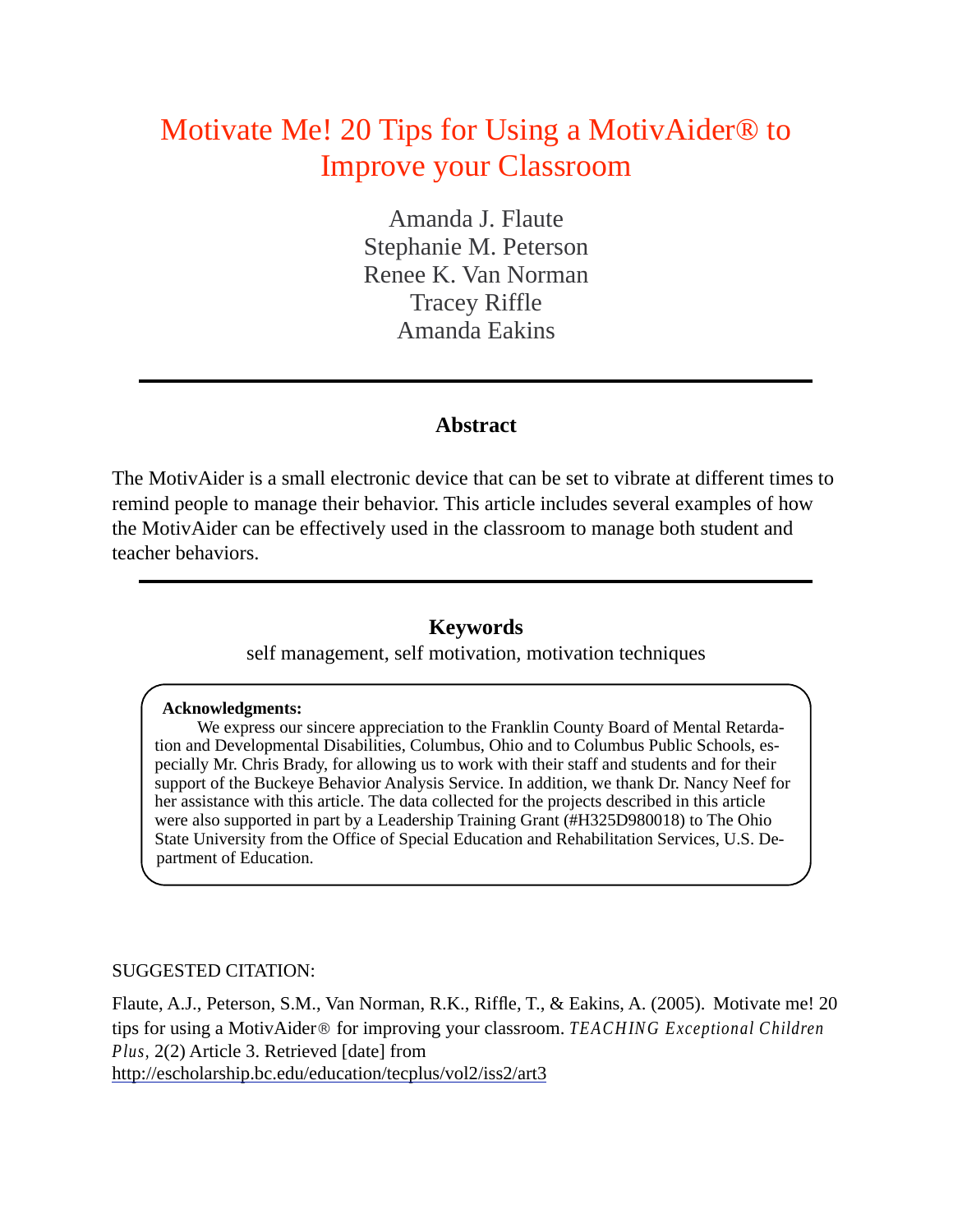Ms. Foster, a first-year teacher in a classroom for students with severe disabilities, was nervous enough when the school year began, but she's reaching panic mode now. She has learned that a new student will be joining her classroom, Brian, a 14-year-old with a well-earned reputation for engaging in aggression (hitting, kicking, biting, scratching, throwing objects), destructive behavior, cursing, screaming, self-abuse, and noncompliance. Because of these behaviors, Brian comes to her classroom with a behavior management program that forever relies on aversive consequences such as time-out or a two-person seated basket hold for inappropriate behavior. In attempt to curb his problem behavior, the behavior plan also recommended that Brian work in his own study carrel because he is so disruptive to the rest of the class. However, results of a recent functional behavior assessment indicated that Brian's behaviors appeared to be maintained by attention. Ms. Foster believed forcing Brian to work in a study carrel deprived him of the attention he desired. So she removed the study carrel and provided Brian with more frequent positive attention for engaging in appropriate behavior. However, this still did not curb the behaviors; Brian often did not seem to realize he was displaying problem behavior until it was pointed out to him. Ms. Foster needed something else to help manage his behavior, something that would help Brian to become more aware of his problem behavior. That's when Ms. Foster discovered the MotivAider®, a nifty little device for reminding people to manage their behavior.

 The MotivAider® was designed approximately 15 years ago by clinical psychologist Steve Levinson to help his clients manage their own behavior more effectively. The MotivAider® is a small battery-operated device about the size of a pager. It weighs less than three ounces and can be set to vibrate at different intervals (see Figure 1 for a photo).



The vibration can be set to last from 1 to 5 seconds as a steady vibration or several short, quick vibrations. It can be set to vibrate as frequently as every few seconds or as infrequently as once in a 24 hour period. The MotivAider® displays the interval countdown on its LCD screen and after it vibrates, starts the countdown cycle over until the device is turned off. If the visual countdown is problematic because the individual using the device keeps looking at it to see how much time is left, it can be changed to show the time of day or a small graphic display. Other features of the MotivAider® include varied magnitudes of the vibration, variable (or average) interval vibrations, fixed (or regular) interval vibrations, and intervals of either seconds, minutes, or hours. Please see Figure 2 for more information about how to purchase a MotivAider®.



A MotivAider costs approximately \$60 and can be purchased from www.habitchange.com, by calling 1-800-356-1506 or through email at info@habitchange.com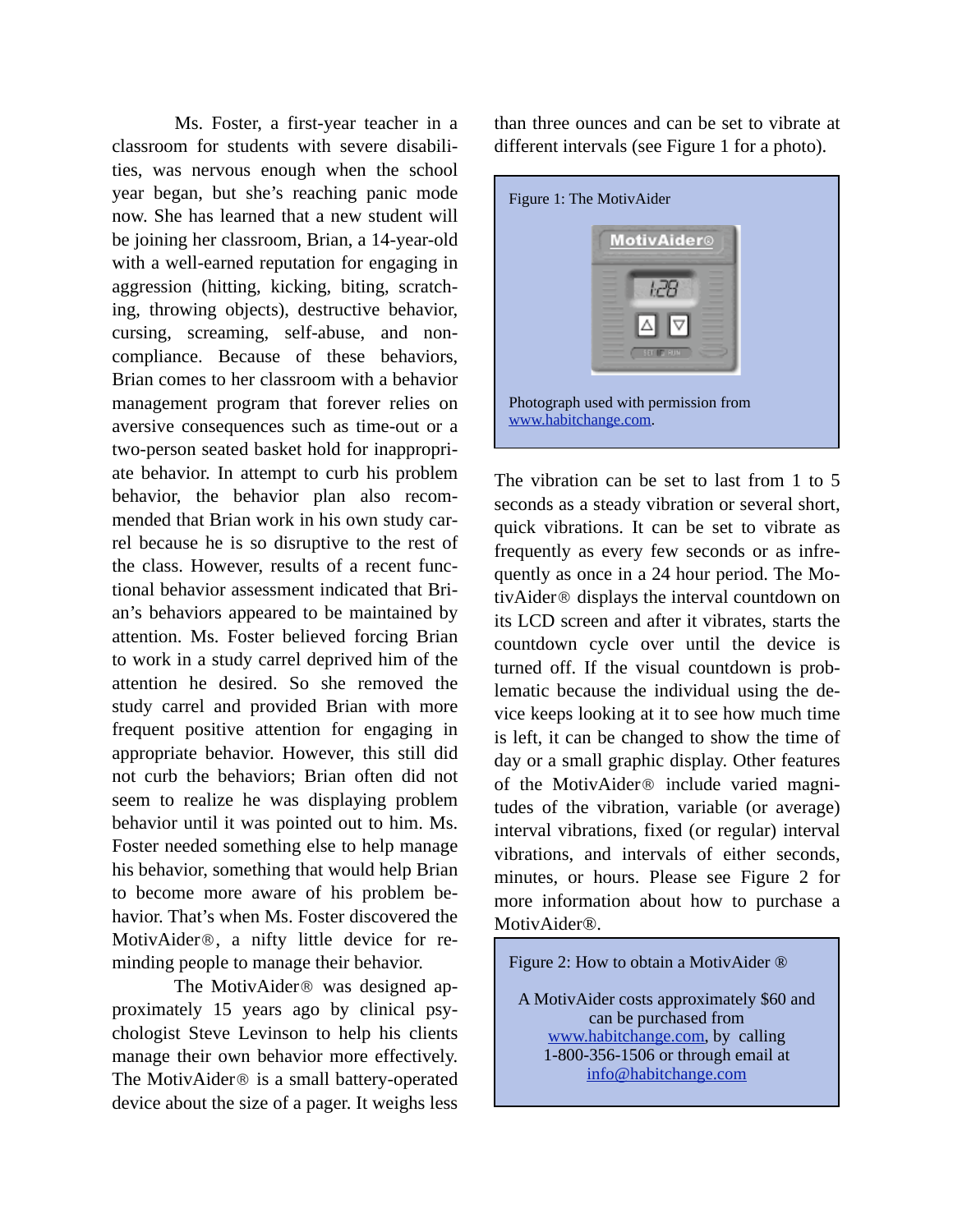Although there are many ways to use the MotivAider®, its basic purpose is simple: the vibrations remind people of whatever message that they personally associate with the vibration. The MotivAider® can help keep students focused on a task, reduce "nagging" from a teacher, and eliminate the need for constant reminders to the student to stay engaged. Some examples of how we have used the MotivAider® are listed in Table 1.

| Table 1: 20 Ways to use the MotivAider <sup>®</sup> |  |  |  |  |
|-----------------------------------------------------|--|--|--|--|
|-----------------------------------------------------|--|--|--|--|

| <b>Problem</b>                                                                                                                   | How the MotivAider <sup>®</sup> Can Help                                                                                                                                                                                                                                                                                       |  |  |
|----------------------------------------------------------------------------------------------------------------------------------|--------------------------------------------------------------------------------------------------------------------------------------------------------------------------------------------------------------------------------------------------------------------------------------------------------------------------------|--|--|
| 1. A group of students are having problems<br>staying on-task during reading class or<br>other group lessons.                    | Set the MotivAider® on a desk. When it randomly vibrates<br>against the desk (it will be loud enough for everyone to hear),<br>all students in reading group who are on-task will receive some<br>sort of established reinforcement, such as a point or a piece of<br>candy.                                                   |  |  |
| 2. A student does not complete many prob-<br>lems on a worksheet or read enough pages<br>or words in a book.                     | When the MotivAider® signals at regular intervals, the student<br>counts and self-records the number of problems completed or<br>words read. The student is encouraged to exceed this number<br>by the next interval.                                                                                                          |  |  |
| 3. Students are sitting too long in an envi-<br>ronment where they need to move often,<br>such as during center time activities. | The MotivAider's® vibrations provide a silent reminder to the<br>teacher to change groups or engage students in another activity.                                                                                                                                                                                              |  |  |
| 4. One student in the class needs extra rein-<br>forcement and attention.                                                        | The MotivAider® reminds the teacher to deliver praise or to<br>check on the student's progress at regular intervals, and not<br>when the student is exhibiting undesirable behaviors that de-<br>mand a teacher's attention.                                                                                                   |  |  |
| 5. A student is easily frustrated by difficult<br>tasks.                                                                         | When the MotivAider® signals, the student can take a brief<br>break (which has a set amount of time) from the task. Other<br>schedules and procedures should also be in place so that the<br>student can also earn the break by productive work.                                                                               |  |  |
| 6. A student needs to calm down after be-<br>coming upset.                                                                       | The student is given a predetermined amount of time to calm<br>down without any other person or intervention. Nobody else in<br>the class has to know what that time period is, and it can be a<br>way for the teacher to enforce control over the classroom with-<br>out being overbearing to students.                       |  |  |
| 7. A student frequently runs out of time<br>during tests.                                                                        | A student sets the MotivAider® for 10 minutes less than the<br>time allotted for the test. The MotivAider® signals to the stu-<br>dent that there are only 10 minutes left. The vibrations can also<br>send regularly spaced reminders throughout the test to keep<br>focused, and give some indication of the time remaining. |  |  |
| 8. A student forgets to use a newly learned<br>skill.                                                                            | When the MotivAider® signals, a message can be associated<br>with the signal to cue the new habit or to practice a new skill,<br>such as remembering to wipe a nose or double-check work.                                                                                                                                      |  |  |
| 9. A student forgets when to take medica-<br>tion.                                                                               | The MotivAider's® signal prompts the student to take medica-<br>tion at a particular time or regular interval by setting it in the<br>morning to the exact number of hours and minutes required.                                                                                                                               |  |  |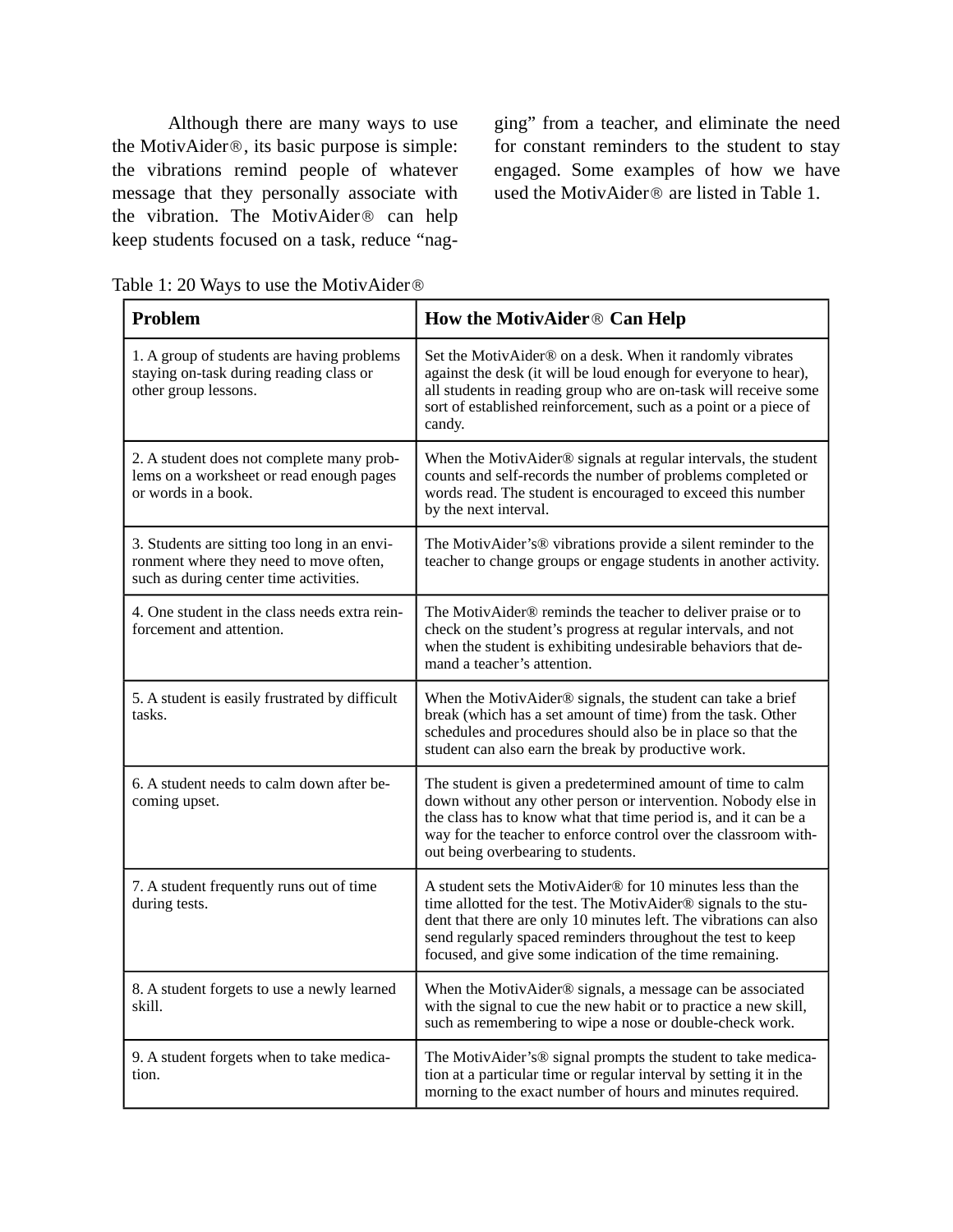| 10. A student is not toilet trained or is on a<br>toileting schedule.                                                                                               | The student can wear the MotivAider® to be reminded to use<br>the restroom, or a staff member can wear it to have a less dis-<br>ruptive reminder to help a student to the restroom. Another<br>way the MotivAider® can be used is to give a student auto-<br>matic permission to leave class for the restroom without asking<br>when it goes off. |  |
|---------------------------------------------------------------------------------------------------------------------------------------------------------------------|----------------------------------------------------------------------------------------------------------------------------------------------------------------------------------------------------------------------------------------------------------------------------------------------------------------------------------------------------|--|
| 11. A student is easily distracted when<br>writing.                                                                                                                 | When a person is writing, he or she can set the MotivAider® to<br>vibrate, reminding them to get back to work, focus, and relax.                                                                                                                                                                                                                   |  |
| 12. A student bites his or her nails or exhib-<br>its other bad habits.                                                                                             | When the MotivAider® signals, the student stops the bad habit<br>if he/she is doing it and records whether or not he/she engaged<br>in the bad habit during the interval.                                                                                                                                                                          |  |
| 13. A student needs to self-monitor some<br>behavior.                                                                                                               | The MotivAider® provides reminders to record behaviors at<br>regular or variable intervals.                                                                                                                                                                                                                                                        |  |
| 14. A teacher needs to collect data with<br>momentary time sampling or interval dura-<br>tion, but no clock is available and/or a<br>beeper sound is not desirable. | The MotivAider's® vibrations cue the teacher when to observe<br>students and record data.                                                                                                                                                                                                                                                          |  |
| 15. A teacher frequently goes over the time<br>allotted for a lesson.                                                                                               | The MotivAider® can be set to signal the teacher when a spe-<br>cific amount of time remains in the lesson, or at regular inter-<br>vals to provide proper pacing.                                                                                                                                                                                 |  |
| 16. A teacher is stressed out.                                                                                                                                      | The MotivAider® can signal the teacher to take deep breaths<br>or to practice brief stress relieving techniques.                                                                                                                                                                                                                                   |  |
| 17. Staff meetings run too long.                                                                                                                                    | Although the MotivAider® will not stop a person from talking<br>or make the topics more interesting, it can signal meeting co-<br>ordinators as to how much time has elapsed so that agenda<br>items receive the appropriate amount of time allotment.                                                                                             |  |
| 18. The timer for a classroom board game<br>has been lost and students need to be re-<br>minded of when their turn is over and the<br>game period has ended.        | The MotivAider® can be used in many different classroom<br>games to monitor time as determined by the game or indicate<br>the amount of time allotted to play games.                                                                                                                                                                               |  |
| 19. A timer is needed for classroom<br>activities.                                                                                                                  | Place the MotivAider® on a desk or table, and set it to desired<br>time. Vibrations on desk are as loud (or louder!) as a typical<br>beeper timer.                                                                                                                                                                                                 |  |
| 20. A wheelchair-bound student needs to<br>move around on a regular basis.                                                                                          | The MotivAider <sup>®</sup> can be set at a regular interval (such as<br>every 15 minutes) to remind the student to exercise arms and<br>adjust him or herself in their chair.                                                                                                                                                                     |  |

More detailed examples of how we have successfully used the MotivAider® to help teachers and children manage their behavior are described in the sidebars in this article. The MotivAider® is not the only tool that can

help manage behavior. Table 2 lists some other tools that may be used in place of the MotivAider® in some cases, but most require someone to reset them at every interval.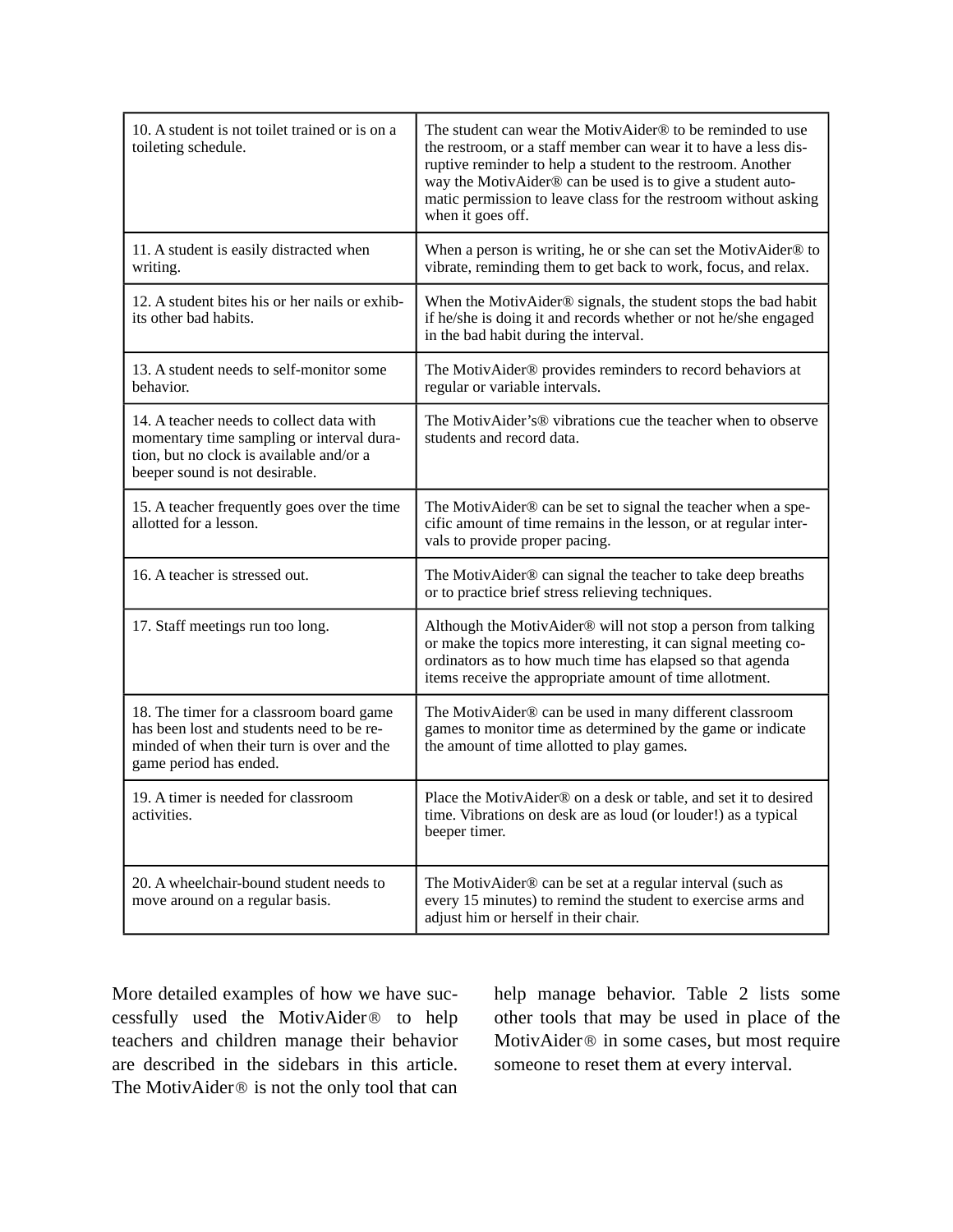#### **Table 2: Other timing devices that can also help to manage behavior**

*Time Tracker Visual Timer & Clock by Learning Resources*

This is a timer with a red, yellow, and green light on it. It will show visual cues with the lights and can be set with or without a variety of sounds. It is useful to help students with disabilities transition from one class to another.

*Egg timer or digital timer*

This is a "regular" timer that can be used for classroom activities. It is also useful if a student needs to go to the office or restroom in a timely manner. If there are two timers, they are both set at the same time and can be clipped to a belt like a pager. The student is to come back to class before the timer goes off.

*Vibrating timers*

*Talking alarm clocks*

*Stop watches*

#### **Case Study A:** *Am I sitting? And am I working?*

Jamal was a 3rd grade student in a general education classroom who was referred for behavioral support services by his classroom teacher, Mr. Seduta, for disruptive behaviors (crying, talk outs, out of seat, and playing with objects). Jamal was often off-task during independent work periods, and his schoolwork was inaccurate and incomplete. Mr. Seduta reported that he felt that Jamal was capable of doing better independent work; however, Jamal seemed to expect that answers should be given to his questions without having to put forth any effort himself first.

The intervention designed for Jamal included a self-monitoring intervention using the MotivAider®. The goals of the intervention were to decrease his inappropriate behavior, increase his ontask behavior, and improve his work performance during an independent work period. Two different self-monitoring conditions were implemented based upon a study conducted by Maag, Reid, and Di-Gangi (1993). In all conditions, Jamal wore the MotivAider® on his pants pocket. The MotivAider® was set to vibrate at variable intervals averaging 60 seconds and Jamal recorded some aspect of his behavior whenever the MotivAider® vibrated.

- *Condition #1: On-task/In-seat.* Jamal self-recorded his behavior by asking the following questions: "Am I sitting? And am I working?" If he answered both questions "Yes," then he marked a checkmark on the self-monitoring sheet.
- *Condition #2: Productivity.* Jamal wrote the number of the last problem he had completed when the MotivAider® vibrated on the self-monitoring sheet.

Results were consistent with Maag et al. (1993), in that both self-monitoring of on-task and work productivity resulted in improvements in on-task behavior and decreases in inappropriate behavior. However, self-monitoring of work productivity also resulted in gains in both problems attempted and problems correct. In addition, Jamal indicated that he preferred the productivity monitoring activity over the in-seat/on-task condition.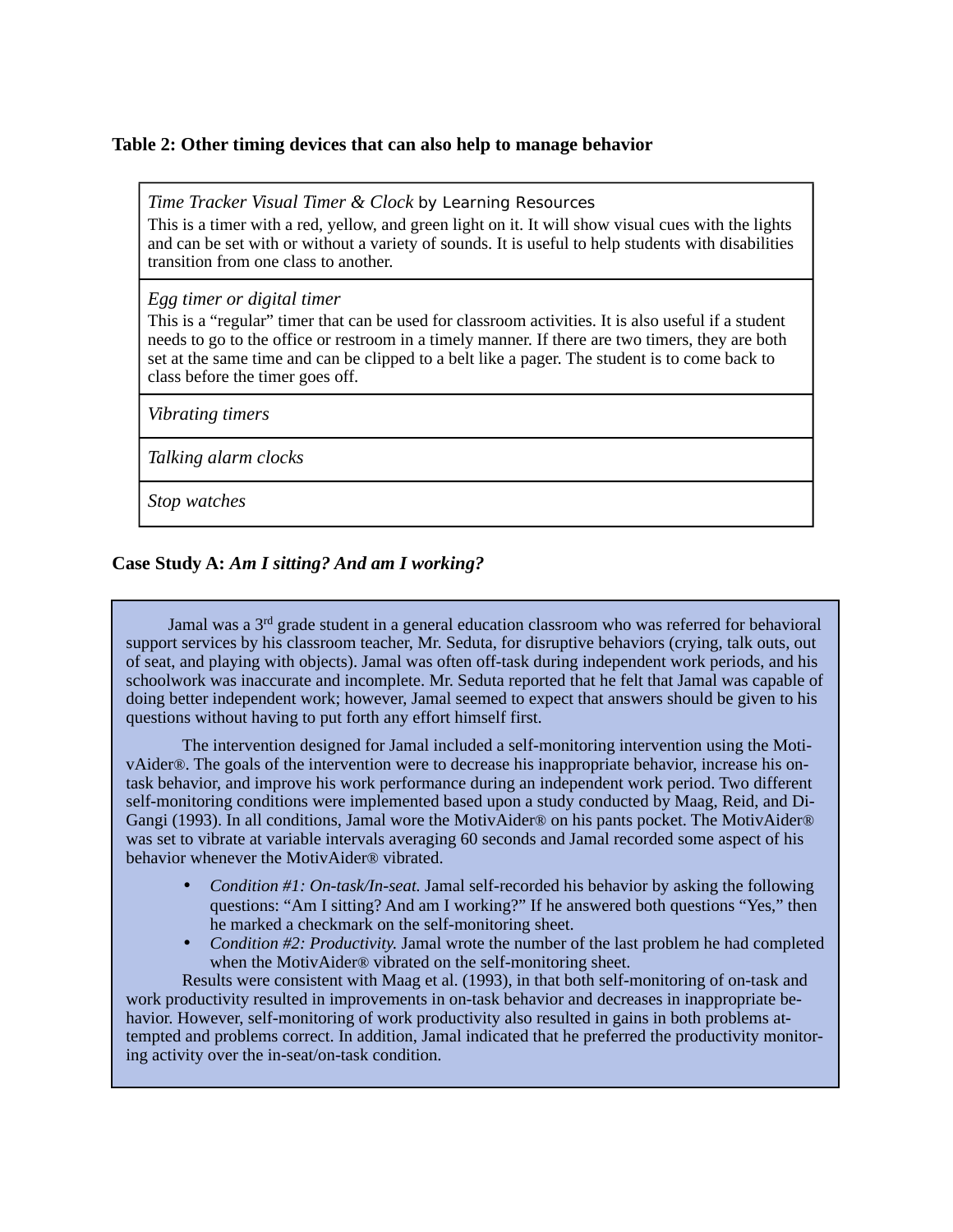#### **Suggestions for setting the MotivAider**® **intervals**

The following are some common questions—and answers—that teachers have when using a MotivAider® in a selfmanagement intervention:

### *How often should I set the MotivAider*® *to vibrate?*

It is best to determine the interval length by considering the behavior you would like to change, how often that behavior currently occurs, and how often you would like the behavior to occur. If the behavior occurs frequently and you want to decrease its occurrence, it is often helpful to count how many times the behavior occurs naturally and then divide the number of minutes you were watching the individual by the number of occurrences. This will allow you to obtain what is referred to as the "mean interresponse time." For example, if you wanted to decrease Joey's thumb sucking, you could first observe Joey for several timed observation sessions and count how many times he sucked his thumb. Assume you obtained the information in the chart at the bottom of this page. In this

case, the mean interresponse time is 2.3 minutes, which means that Joey sucks his thumb about once every 2 minutes and 18 seconds. You want to set the MotivAider® to vibrate *more frequently* so the MotivAider® can remind him not to suck his thumb *before* the behavior occurs. So you might set the MotivAider® to vibrate every 2 minutes.

#### *What if the behavior I want to change is not a quick, easy-to-count behavior?*

When a behavior you want to change has a longer duration, for example on- or offtask behavior, you should still determine interval length based on the individual's current level of performance. However, using mean interresponse time as your performance measure is difficult. Instead of using mean interresponse time, keep track of how long the target behavior lasts before you start your intervention. For example, if you want to improve Kaitlyn's on-task behavior, you could observe her for a period of time and record the duration of on- and off-task behaviors. For example, you could use a recording sheet like the one on the following page.

| <b>Date</b>                                                          | Instances of thumb<br>sucking | <b>Duration of</b><br>observation                   |  |  |
|----------------------------------------------------------------------|-------------------------------|-----------------------------------------------------|--|--|
| April 26<br>April 26<br>April 27<br>April 27                         | 15<br>10<br>5                 | 30 minutes<br>40 minutes<br>5 minutes<br>35 minutes |  |  |
| <b>TOTAL</b>                                                         |                               | 110 minutes                                         |  |  |
| Mean interresponse time = $110$ minutes/47 instances = $2.3$ minutes |                               |                                                     |  |  |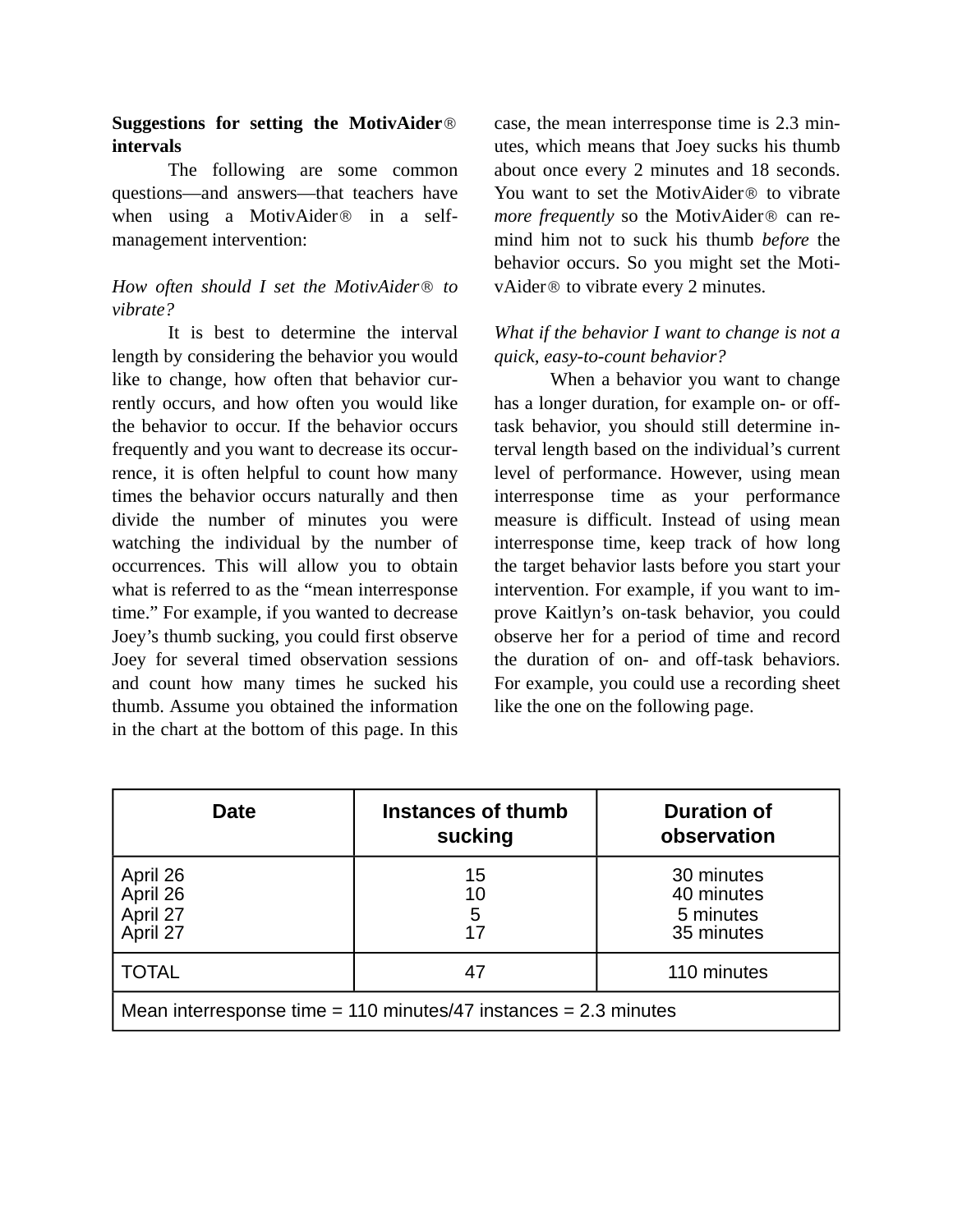| <b>On/Off Task</b> | <b>Begin Time</b> | <b>End Time</b> | <b>Total Time</b> |
|--------------------|-------------------|-----------------|-------------------|
| On                 | 12:15             | 12:17           | 2 minutes         |
| Off                | 12:17             | 12:32           | 15 minutes        |
| On                 | 12:32             | 12:38           | 6 minutes         |
| Off                | 12:38             | 12:45           | 7 minutes         |
| On                 | 12:45             | 12:53           | 8 minutes         |
| Off                | 12:53             | 1:04            | 11 minutes        |

Notice that Kaitlyn stays on task for about 2 to 8 minutes (average  $= 5.3$  minutes) at a time. In this case, you might set the MotivAider® for an interval of somewhere around 2 to 5 minutes. You might even consider making the intervals somewhat random, varying from 2 to 8 minutes (averaging about every 5 minutes) so that Kaitlyn cannot predict when she will be checked for on-task behavior.

#### *What if the target behavior is a quick, easyto-count behavior, but it is a behavior I want to increase, not decrease?*

This is the easiest situation. For example, Mrs. Luckey wants to increase the number of times she praises students during reading class. She can simply determine how many times she wants to praise the students over the 45-minute period and set the MotivAider® accordingly. For example, if she wants to deliver praise at least once per minute (or 45 times during the period), she can set the MotivAider® to vibrate every minute. Mrs. Luckey will not necessarily praise at each vibration automatically. She will use the vibration to remind her to catch the next student being good and then praise him or her.

*When should I change the interval, and how should I determine what that change should be?*

Over time, you may want to increase the time between intervals so that eventually the individual will no longer need the MotivAider's® reminder to maintain his or her behavior. A good rule of thumb is to increase the interval gradually after success has been achieved. If you increase the interval too much, you may no longer achieve the desired results. Think small—think success. If you do make a mistake and increase the interval too much, just return to the last previously successful interval to reestablish success. Then increase the interval by a smaller amount the next time around.

#### *Back to Brian*

Let's look at the procedures used in Brian's intervention to illustrate how the MotivAider® can be used to improve behavior. In Brian's case, Ms. Foster determined the appropriate interval for Brian, which initially was 2 minutes, because Brian had difficulty maintaining appropriate behavior for any longer than the 2 minutes. Brian began each day by putting the MotivAider® on his belt and reviewing the class rules in a group meeting with his classmates. Then he selected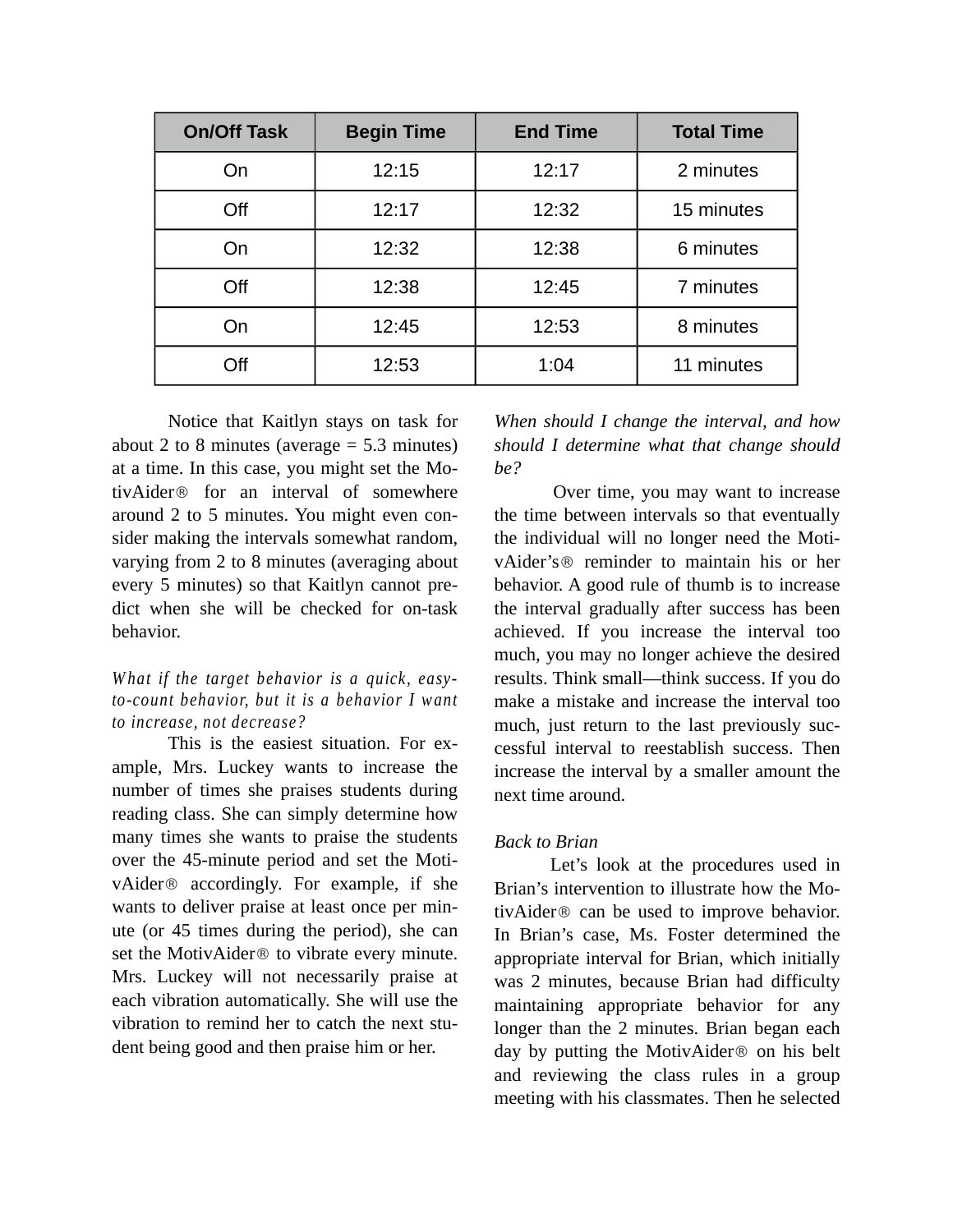a reward to work for that day, which was often one or two gummy bears, or a few potato chips. Brian set his MotivAider® to the designated time interval and activated it. His teacher also wore a MotivAider® that was synchronized with Brian's. When the MotivAider® vibrated, Brian looked at his rule checklist and read through the class rules. After each rule, he circled either a smiley face if he had followed that rule or a frowning face if he had not. His teacher simultaneously filled out a copy of Brian's checklist. Because the functional behavior assessment had indicated that many of Brian's problem behaviors functioned as attention-seeking behaviors, his teacher ignored his problem behaviors during the interval, but she provided him with enthusiastic praise when he engaged in appropriate behavior. During the initial phase of the program, Brian received one token for following all of his rules and another token if his list matched the teacher's list exactly, to encourage accurate self-monitoring. When Brian earned 10 tokens, he could exchange them later for rewards from the class cash-in menu (e.g. soda pop, bottled water, gum) or he could save them to purchase a lunch outing with his teacher. To provide more immediate access to rewards for good behavior, Brian was also given a small reward (the reward he had selected just prior to the session) after each intervention session.

The interval gradually increased after the initial training. Eventually, Brian worked up to monitoring himself only every 10 minutes. After one full week with no problem behavior at 10-minute intervals, the intervals were further increased to 15 minutes, then 20 minutes, and then 30 minutes. As the time intervals grew longer, the tokens were faded by delivering them for only following all the class rules and not for matching the teacher's ratings of his behavior. However, tangible

#### **Case Study B:** *Stop Biting Your Nails!*

A third grader, David, was a nail biter. A self-monitoring intervention using the MotivAider® was implemented with David as one component of a habit reversal intervention (Woods, Miltenberger, & Lumley, 1996). David wore the MotivAider® on his waistband; if he was not biting his nails when it vibrated, he clicked a golf counter. At the end of the session, he received a reward for accurate self-monitoring. Initially, the MotivAider® was set at a variable interval of 40 seconds (VI40). When David was successful at this interval, the average interval length was increased in 20-second increments until a 100-second interval was reached. The percentage of intervals in which nail biting occurred decreased from an average of 83% of intervals during baseline to 7% of intervals at VI40, 11% of intervals at VI60, fewer than 1% of intervals at VI80, and 3% of intervals at VI100.

reinforcers were always paired with frequent social praise and high fives.

Before the MotivAider® program was implemented with Brian, he averaged 28 inappropriate vocalizations and instances of noncompliance per day. Throughout the previous school year, Brian had exhibited extremely high rates of aggression (hitting, kicking, biting, scratching, throwing objects), destructive behavior, cursing, screaming, selfabuse, and noncompliance. Eight months after the self-monitoring program with the MotivAider®, Brian did not display any instances of these inappropriate behaviors. He has learned to recognize whether his behavior is appropriate or not and to manage his behavior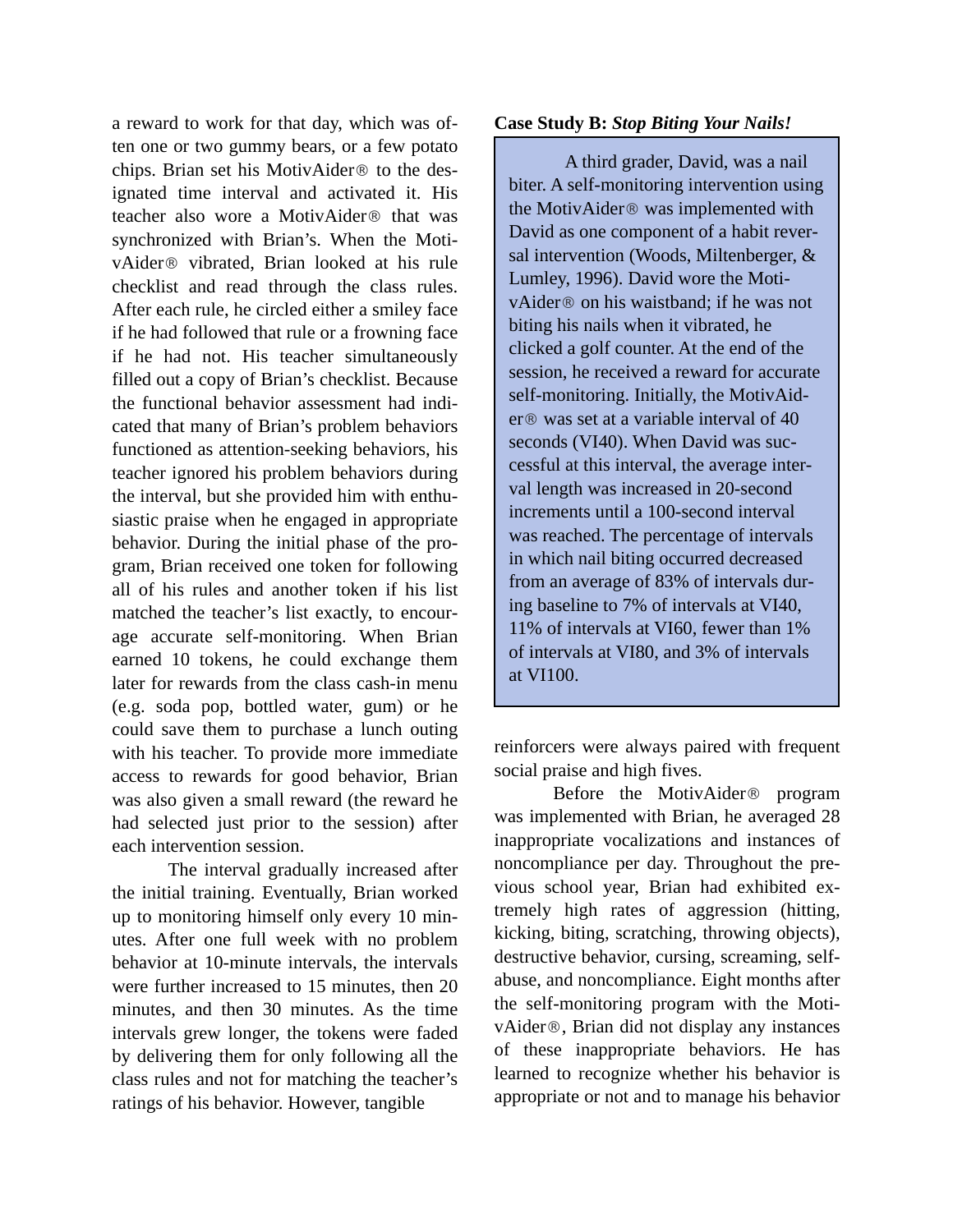effectively. Brian's use of the MotivAider® has been faded over time. In fact, he no longer needs to wear the MotivAider® because he monitors his behaviors only two times each day, once after lunch and again immediately before "cash-in time" at the end of the school day. Ms. Foster, Brian's teacher, happily says, "He has gone months with no disruptive behaviors!" Even more pleasing, with the decrease in disruptive behaviors, an increase in appropriate behaviors has occurred, including Brian's use of appropriate attention-seeking behaviors. For example, he now quietly raises his hand to get his teacher's attention rather than engaging in disruptive behavior, and he is compliant to almost all adult requests. Importantly, as a result of the MotivAider® program, Brian's teacher was able to eliminate the use of an aversive behavior plan that was in place prior to the more positive MotivAider® program. Not only did the MotivAider® help Brian, but it has also helped his teachers and other classmates. The atmosphere in the entire class is so much more conducive for learning.

This is what Brian has to say about his MotivAider®: *"*I really liked working with (the trainers) and I really like using the MotivAider® and earning money to buy stuff at cash-in time!"

#### **Case Study C:** *The MotivAider*® *at Work for General Classroom Management*

Mrs. Laud wanted to improve her chaotic classroom. Her students were often out of their seats, calling out, and generally unproductive. Mrs. Laud knew that kindergartners needed high rates of positive feedback so that appropriate classroom behaviors could be shaped over time. Thus, Mrs. Laud wanted to increase

her behavior-specific praise to increase her students' on-task behaviors and decrease their call-outs and overall classroom disruptions. However, Mrs. Laud was concerned about her ability to remember to praise students at a rate great enough to make a difference in their behavior. She was also concerned that her classroom assistant seemed to deliver too many reprimands for misbehavior. Mrs. Laud wished her assistant would praise the students who were displaying appropriate behavior instead of consistently attending to their disruptive behavior. She was not confident that just telling the assistant to increase her praise rates would be effective in changing her behavior. This is where the MotivAider® came to the rescue. She referred to her copy of *The Tough Kid Book* by Rhode, Jenson, and Reavis (1992) and used the beeper tape section to create her own intervention in which she incorporated the MotivAider®.

The classroom teacher and her assistant decided to each wear a MotivAider® set on a variable interval 60 second schedule. The teacher's MotivAider® cued her to deliver behaviorspecific praise to the students who were participating in her reading lesson, and the classroom assistant's MotivAider® reminded her to deliver behavior-specific praise and tokens (lima beans) to students who were appropriately working on independent seatwork. The beans were placed in a daily reward jar, then transferred to a weekly reward jar, and finally put into a monthly reward jar. When the students reached their monthly goal, the teacher gave the students the choice of a pizza